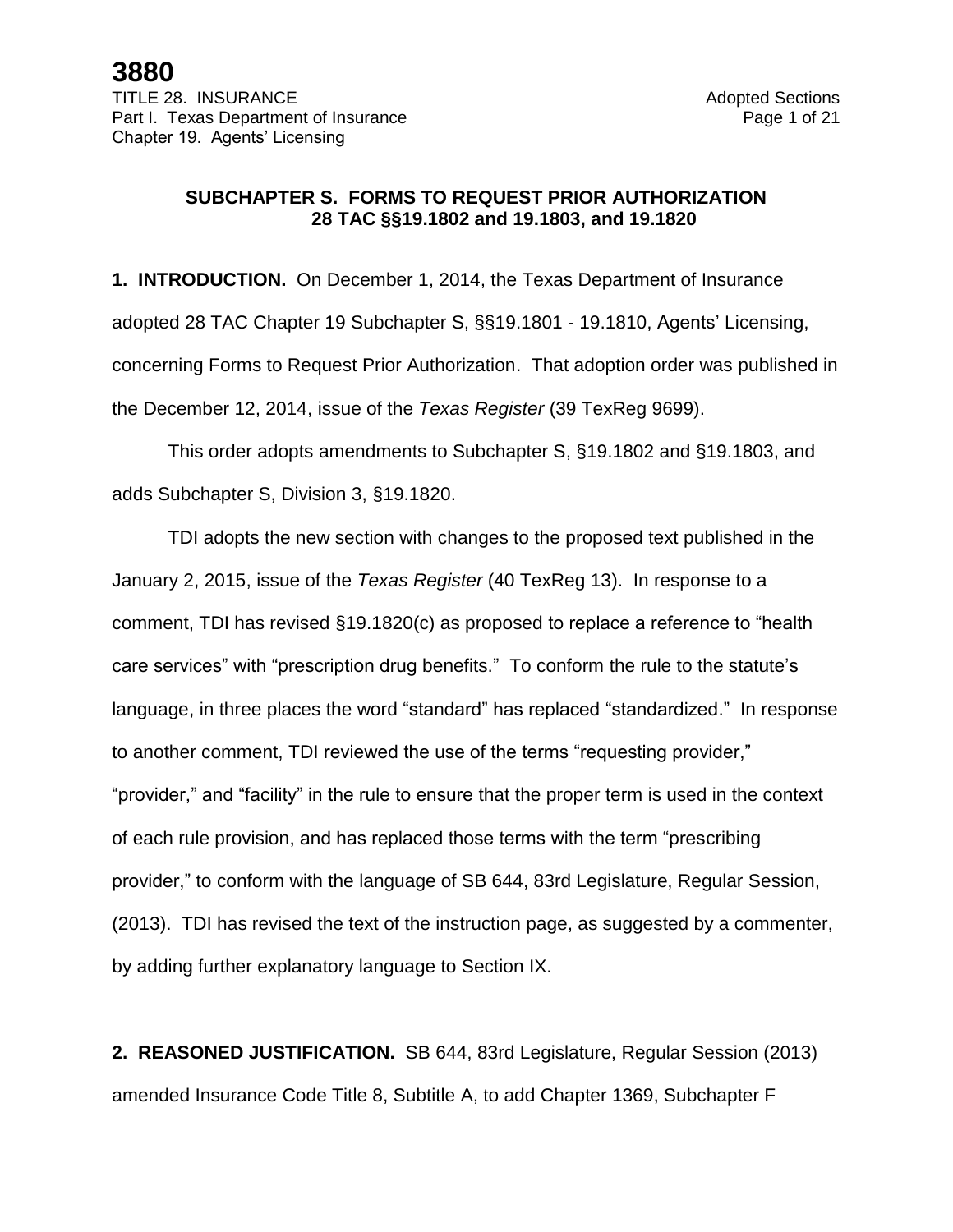TITLE 28. INSURANCE **Adopted Sections** Part I. Texas Department of Insurance **Page 2 of 21** Page 2 of 21 Chapter 19. Agents' Licensing

(Standard Request Form For Prior Authorization of Prescription Drug Benefits) to require the commissioner of insurance to prescribe by rule a standard form for requesting prior authorization of prescription drug benefits. HB 1358, 83rd Legislature, Regular Session (2013) also amended Insurance Code Title 8, Subtitle A, to add a different Chapter 1369, Subchapter F (Audits of Pharmacists and Pharmacies). That Subchapter F is not the subject of this rule. Throughout this adoption order, all references to Chapter 1369, Subchapter F mean the subchapter added by SB 644.

The amendments and additions to Subchapter S, §19.1802 and §19.1803 are necessary to implement SB 644, 83rd Legislature, Regular Session (2013). SB 644 amends Insurance Code Title 8, Subtitle A, to add Chapter 1369, Subchapter F, which requires the commissioner of insurance to prescribe by rule a single standard form for requesting prior authorization of prescription drug benefits. SB 644 also requires an issuer and its agents to accept and use the form for all prior authorizations of prescription drug benefits for which the issuer's plan requires prior authorization, and requires TDI and the issuer and its agents to make the form available electronically on their websites. The adopted rule addresses these requirements by prescribing a form, by requiring its acceptance and use by issuers and their agents, and by requiring that the form be posted electronically as stated in the statute.

SB 644 directs the commissioner to develop the form with input from an advisory committee; to consider prior authorization forms now used widely in Texas, used by TDI, or established by the Centers for Medicare and Medicaid Services; and to consider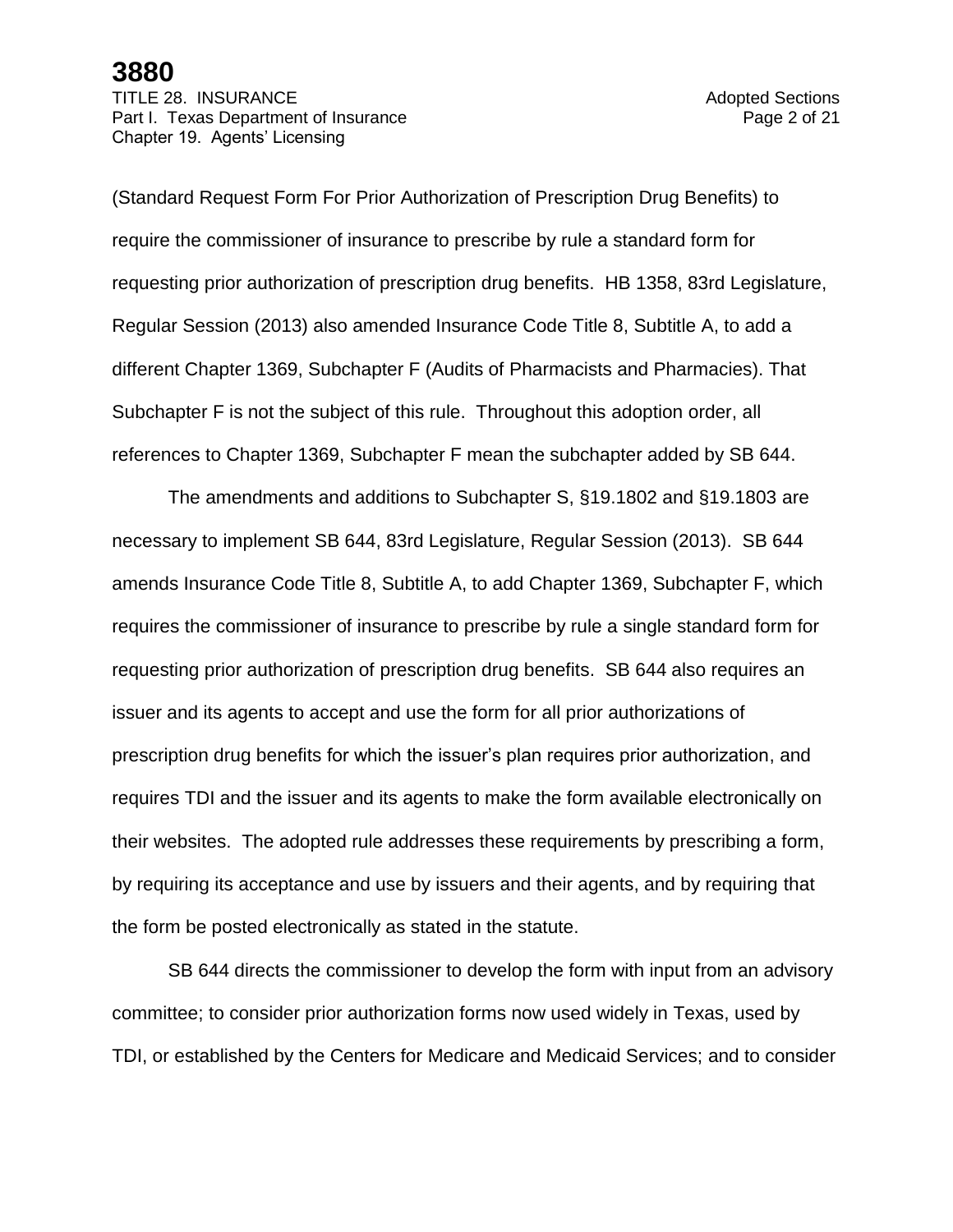TITLE 28. INSURANCE **Adopted Sections** Part I. Texas Department of Insurance **Page 3** of 21 Chapter 19. Agents' Licensing

national standards or draft standards on electronic prior authorization of prescription drug benefits.

Insurance Code §1369.255 requires the commissioner to appoint an advisory committee composed of the designees of the commissioner of insurance and the executive commissioner of the Texas Health and Human Services Commission; three members from each of the following stakeholder groups: physicians, other prescribing health care providers, consumers experienced with prior authorizations, hospitals, pharmacists, specialty pharmacies, pharmacy benefit managers, specialty drug distributors, health benefit plan issuers for the Texas Health Insurance Pool, health benefit plan issuers, and health benefit plan provider networks. Although the bill calls for three representatives of health benefit plan provider networks, agency staff was unable to recruit a third member. The commissioner approved proceeding with the rule with two representatives from this group.

The advisory committee met on August 8, 2014, and September 12, 2014, and consulted by email to complete its work. In addition to advising the commissioner on the technical, operational, and practical aspects of developing the standard prior authorization form, the advisory committee was to determine the form's length, when and how an issuer or its agent is to acknowledge receipt of the form, and the penalty to be imposed on an issuer or its agent for failure to acknowledge receipt of the form.

In addition to SB 644, the 83rd Legislature also passed SB 1216, which directs the commissioner to prescribe by rule a standard form for requesting prior authorization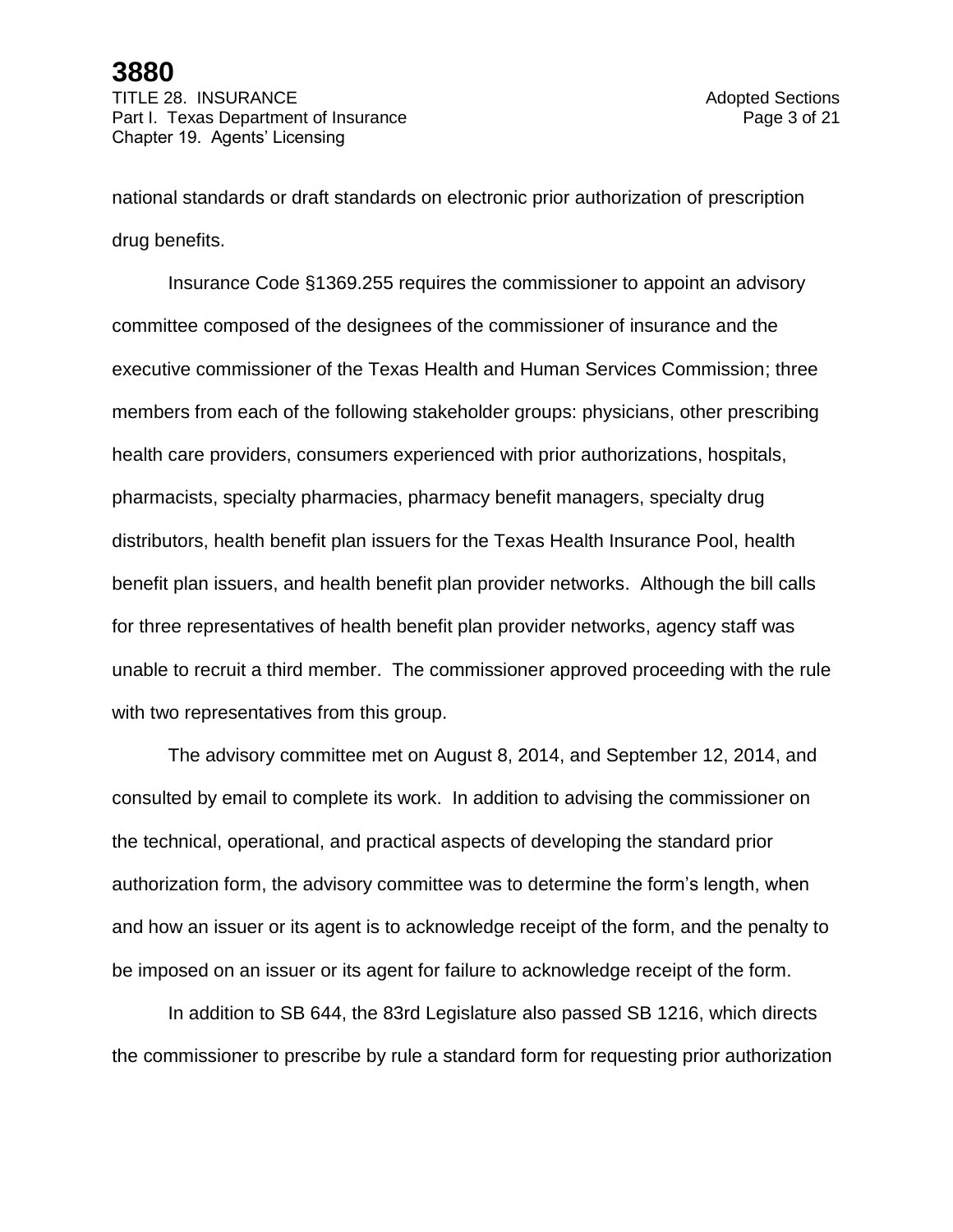TITLE 28. INSURANCE **Adopted Sections** Part I. Texas Department of Insurance **Page 4 of 21** Page 4 of 21 Chapter 19. Agents' Licensing

of health care benefits. Because the prior authorization rules implementing SB 1216 and SB 644 are closely linked, both rules will be included in Subchapter S.

**3. HOW THE SECTION WILL FUNCTION.** Division 1, §§19.1801 - 19.1804, includes sections common to both rules. Section 19.1801 lists the health benefit plans, coverages, and programs to which the subchapter applies. Section 19.1802 lists the health benefit plans, coverages, and policies excepted from the rules. Section 19.1803 defines terms also defined in SB 1216 or SB 644 or used in the prescribed forms. Section 19.1804 is a severability provision.

Division 2, §19.1810, is specific to SB 1216.

Division 3, §19.1820, is specific to SB 644. Section 19.1820(a) adopts the prior authorization form by reference and lists several ways to find and obtain the form. Subsection (a) also contains a description of the form sufficiently specific to provide the substantive detail about the form prescribed by 28 TAC §1.203(b)(2). Section 19.1820(b) states that issuers are required to accept and use the form when submitted by a provider seeking prior authorization of a health care service for which the issuer requires prior authorization. This subsection also lists purposes for which the form may and may not be used. Section 19.1820(c) states the rule's effective date. Section 19.1820(d) directs both the health benefit plan issuer and the agent of a health benefit plan issuer that manages or administers the issuer's prescription drug benefits to make the form available on their websites.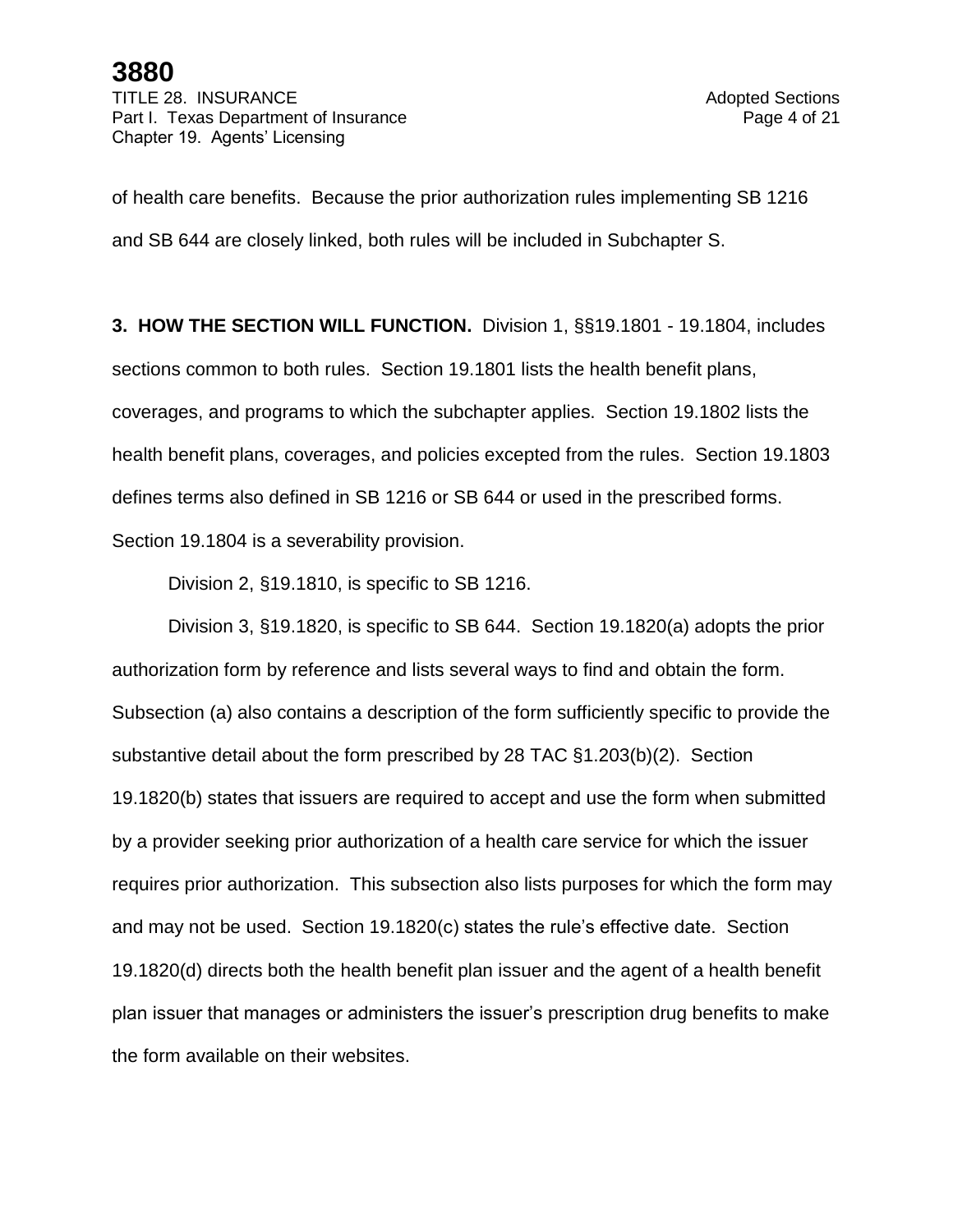### **4. SUMMARY OF COMMENTS AND AGENCY RESPONSE.**

#### **Section 19.1803.**

**Comment:** A commenter requested §19.1803 be amended to add "unless the context clearly indicates otherwise" to the end of the first sentence of the section.

**Agency Response:** TDI did not include the suggested language in this rule because that language had already been adopted in the December 1, 2014, rule.

#### **Section 19.1820.**

**Comment:** A commenter asked that TDI review the use of "requesting provider,"

"provider," and "facility" to ensure the terms as used are consistent and appropriate in the context of each rule provision, and to determine whether references to a "prescriber" or "facility" should be to a "requesting prescriber."

**Agency Response:** TDI agrees with the commenter, and has changed the text to use the term "prescribing provider" where appropriate, in conformity with the language of SB 644.

#### **Section 19.1820(c).**

**Comment:** A commenter noted that in the rule's effective date provision, a reference to "health care services" is a typographical error, and suggests the term be replaced with "prescription drug benefits."

**Agency Response:** TDI agrees with the commenter, and has made the requested change.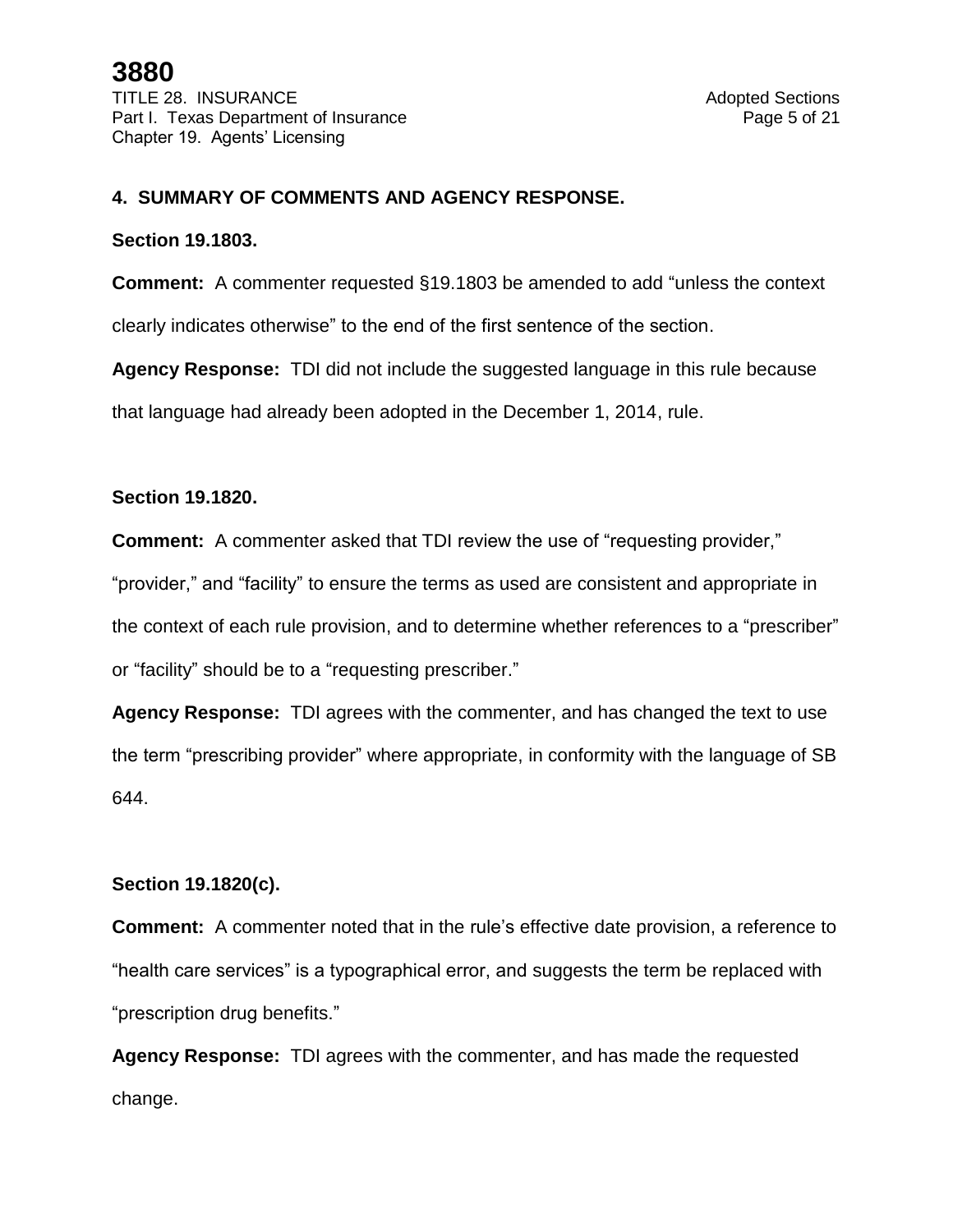### **Queried Omissions.**

**Comment:** A commenter noted that the rule does not include penalties or other sanctions that TDI intends to levy against health benefit plan issuers or their agents for violations of the rules. The commenter believes Insurance Code §1369.254(a)(4) and §1369.256 require that the rule include penalties for failure to accept and acknowledge receipt of the form. The commenter queried whether TDI intends to engage in further rulemaking for the purpose of establishing the rule's enforcement provisions, and if not, asks how TDI intends to enforce the rule without further rulemaking.

**Agency Response:** TDI notes that Insurance Code §1369.255 requires the commissioner to appoint an advisory committee, and charged the committee with determining the length of time allowed an issuer or agent to acknowledge receipt of the form, and to determine the penalty imposed on an issuer or agent for failure to acknowledge receipt of the form. The appointed advisory committee considered existing statutes and rules requiring issuer and agent compliance with rules adopted by the commissioner, and declined to require a unique penalty scheme for failure to use the form or acknowledge receipt of the form. The committee considered and determined that compliance with the time frames required in Insurance Code Chapter 4201 for providing notice of a favorable or adverse determination of a request for preauthorization were sufficient to constitute acceptable and timely acknowledgement of the form's receipt. The committee considered and determined that a failure to comply with those time frames is subject, under §4201.603, to the remedies and penalties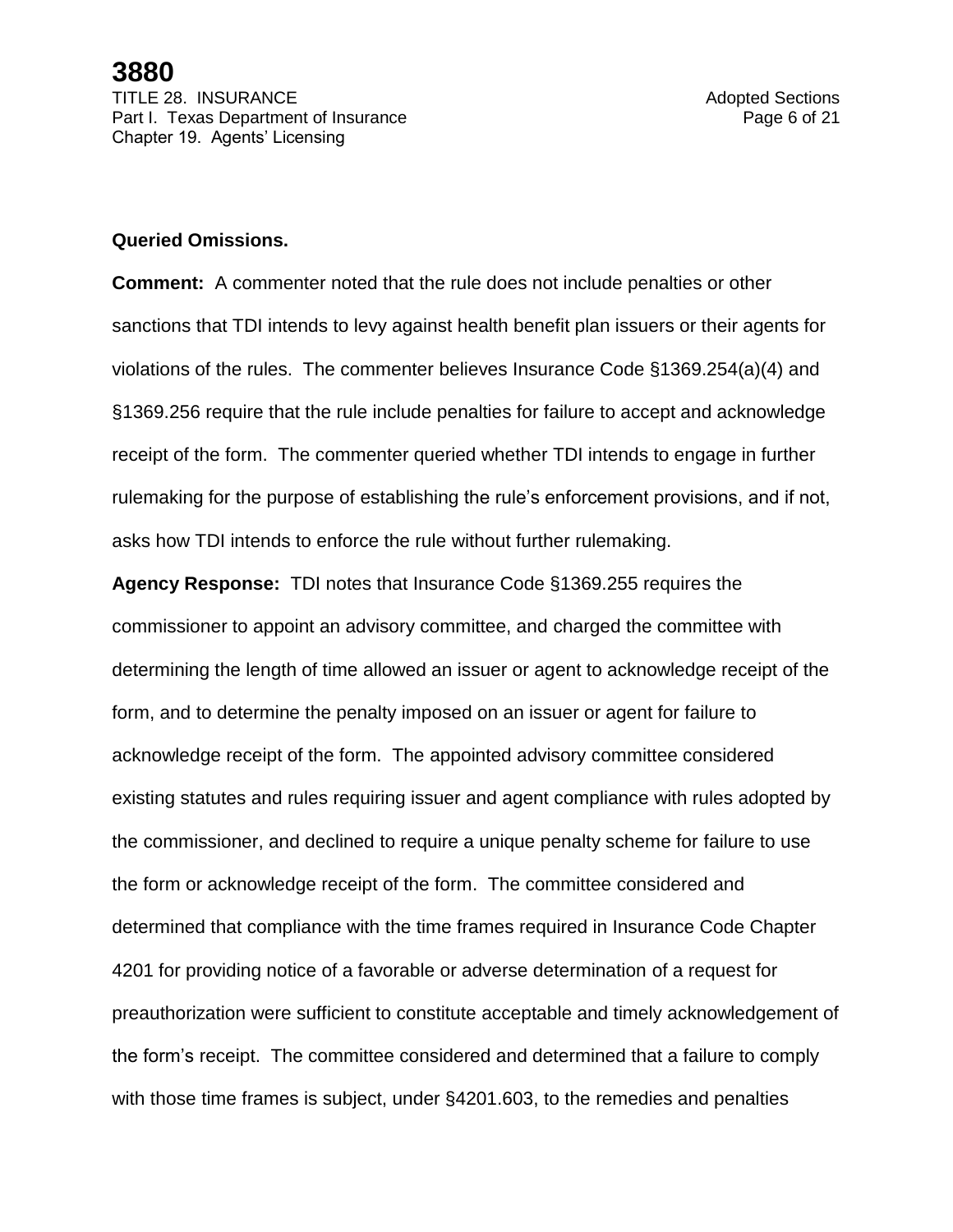TITLE 28. INSURANCE **Adopted Sections** Part I. Texas Department of Insurance **Page 7** of 21 Chapter 19. Agents' Licensing

imposed by Insurance Code Chapters 82, 83, and 84, and that no other penalty scheme is needed. In addition, Insurance Code §1369.255(d) requires the commissioner to reconvene the committee every two years to determine whether changes to the rule are needed. The committee determined it would assess the effectiveness of this remedial scheme when reconvened.

### **Prior authorization form's instruction page.**

**Comment:** A commenter noted that the prior authorization form's instruction page should more clearly identify the field in which providers are expected to enter information regarding step-therapy exceptions. Specifically, the commenter recommended the addition of a bullet under Section IX – Justification reading, "Provide information pertinent to any step-therapy exception, if applicable."

**Agency response:** TDI agrees with the comment and has revised the text of the instruction page to clarify this issue.

#### **Section 19.1820(b) and prior authorization form's instruction page.**

**Comment:** A commenter objected to the sentence on the form's instruction page stating that, "Some issuers may require more information or additional forms to process your request." The commenter believes that TDI's intent in including this sentence was to place providers on notice that state government programs may require additional information or an entirely different type of form (such as an affidavit for the Medicaid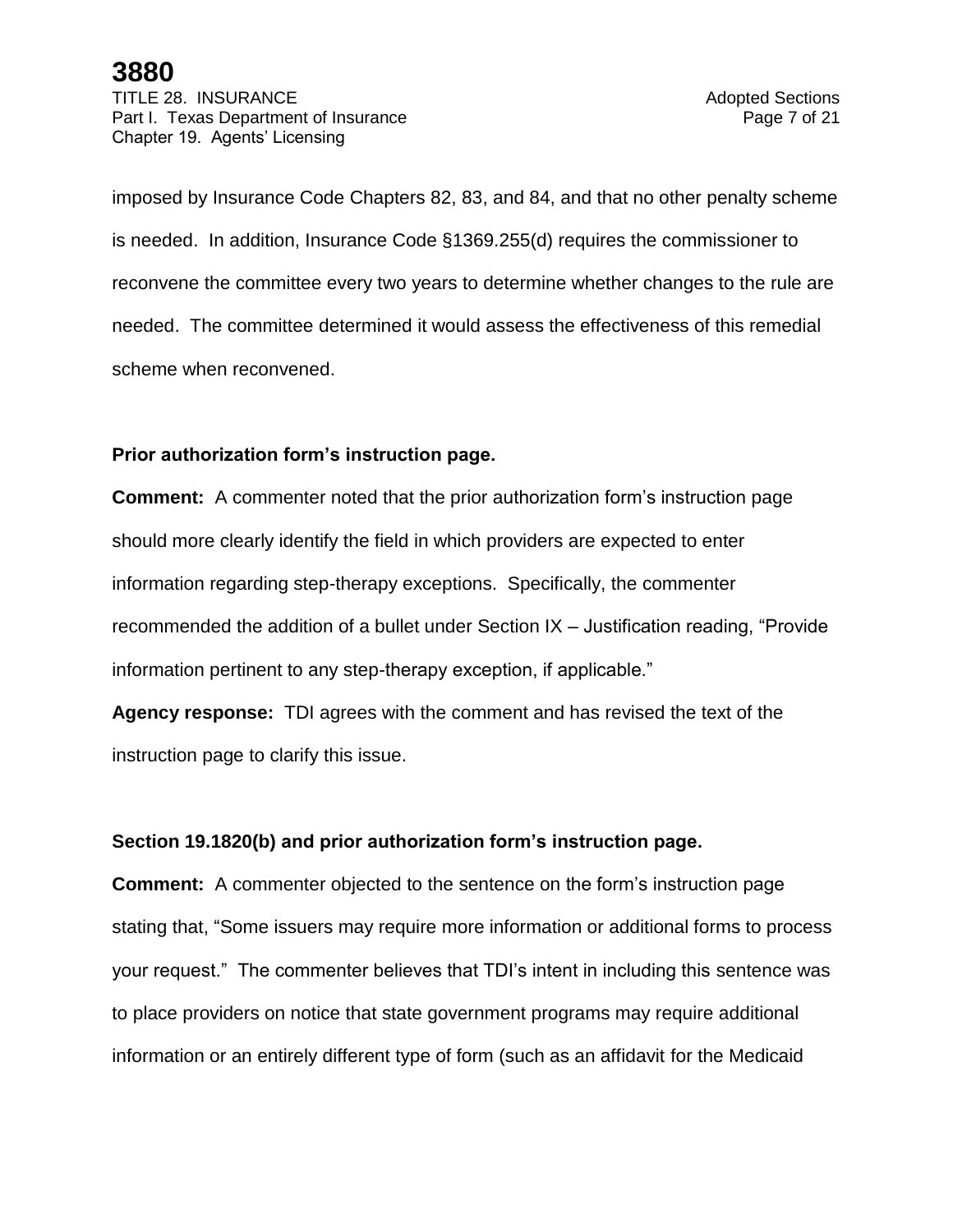TITLE 28. INSURANCE **Adopted Sections** Part I. Texas Department of Insurance **Page 8** of 21 Chapter 19. Agents' Licensing

program) to process the request. The commenter proposed that TDI amend the sentence by adding "such as state government programs" after "Some issuers." The commenter also contended that the sentence could be misconstrued, giving issuers an opportunity to circumvent the law by requiring prescribing providers to resubmit information that is already required on the standard form. The commenter requests that TDI add language stating that if a prescribing provider requests prior authorization using the standard form, the issuer may not require the prescribing provider to submit any other form for prior authorization purposes that duplicates information found on the standard form.

**Agency response:** TDI disagrees with the comment and declines to add the suggested language. SB 644 requires the commissioner to adopt a standard form for requesting prior authorization, but does not prohibit an issuer or a reviewer from asking for additional information needed to process the request. TDI also declines to add language prohibiting an issuer from requiring a prescribing provider to submit any other form for prior authorization purposes that may duplicate information found on the prior authorization form. The standard prior authorization form requires information that identifies the patient, the prescribing provider, and the requested prescription drug. This basic identifying information would almost certainly be needed by an issuer on any additional form a prescribing provider is required to submit. TDI will monitor the use of the prior authorization form and initiate future rulemaking as necessary.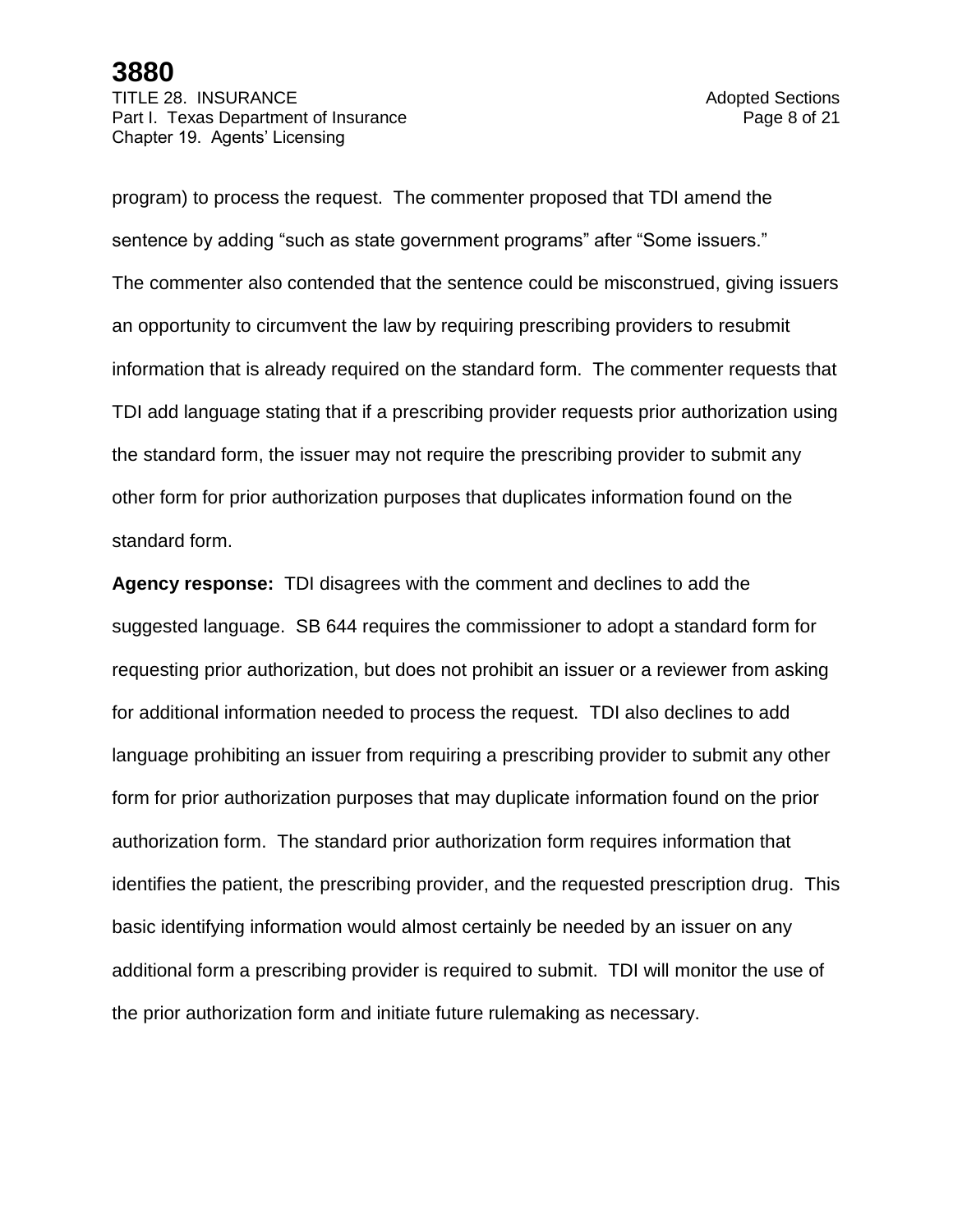#### **Prior Authorization Form**

**Comment:** A commenter suggested that in Section II of the form, where a prescribing provider can indicate whether expedited or urgent review is requested, the phrase "standard review time frame" be defined, or alternatively that the section include a space for the prescribing provider to state the date by which the prescribed medication is needed for treatment.

**Response:** Standard review time frames for commercial carriers are set out in Insurance Code Chapter 4201, but those standard review time frames do not apply to other plans or programs that are also required to comply with this rule, such as Medicaid and certain other governmental plans. Because differences in both the patient's circumstances and the identity of the issuer will affect the "standard review time frame," it is not possible to define the term. Because TDI lacks authority to require an issuer to meet a review date stated by a prescribing provider, including a space for a date could give a prescribing provider the mistaken impression that the issuer must review the request by the stated date.

**Comment:** A commenter requested that the form be easily convertible to an electronic format for direct submission to the insurance company. The commenter also queried whether issuers' responses would be standardized.

**Response:** While SB 644 requires that the standard form be available electronically, the form is intended to be accessible both to providers who wish to complete the form online, and to those who wish to print and fax the completed form. To this end, the form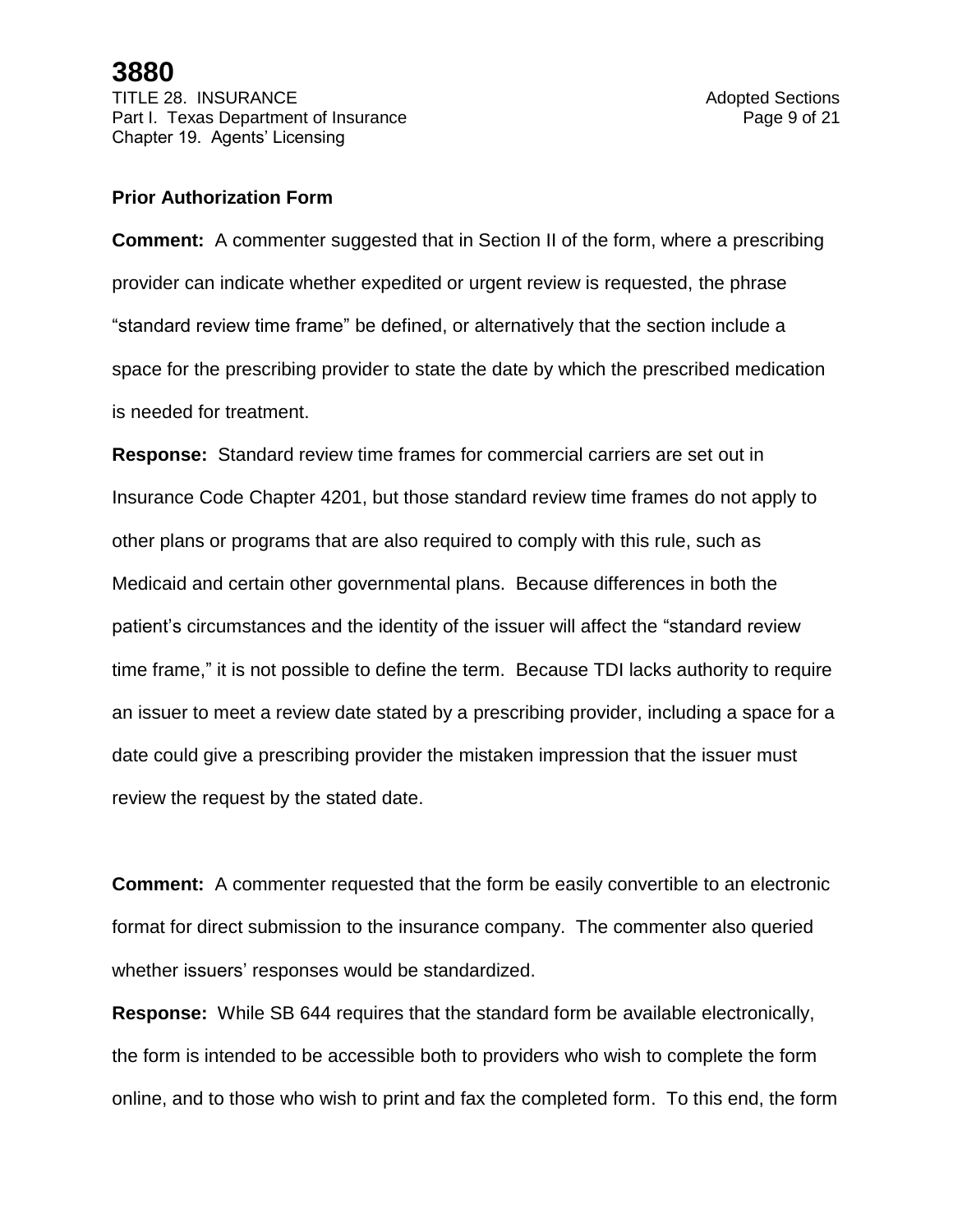TITLE 28. INSURANCE **Adopted Sections** Part I. Texas Department of Insurance **Page 10 of 21** Page 10 of 21 Chapter 19. Agents' Licensing

will be available on TDI's website in a format that can be printed and completed by hand and in a format that can be downloaded, completed on a computer, printed, and faxed. The format that issuers' responses may take is outside the scope of SB 644 and this rule.

### **5. NAMES OF THOSE COMMENTING.**

**For with changes:** The Texas Medical Association, and the Bone and Joint Clinic of Houston.

**6. STATUTORY AUTHORITY.** TDI adopts amended 28 TAC §19.1802 and §19.1803, and new §19.1820 under Insurance Code §§1369.251, 1369.252, 1369.253, 1369.254, 1369.255, and 36.001. Section 1369.251 provides definitions for Insurance Code Chapter 1369, Subchapter F. Section 1369.252 states applicability of Insurance Code Chapter 1369, Subchapter F. Section 1369.253 states exceptions to the applicability of Insurance Code Chapter 1369, Subchapter F. Section 1369.254 requires the commissioner to adopt a rule to prescribe a single, standard form for requesting prior authorization of prescription drug benefits; to require an issuer or its agent that manages or administers prescription drug benefits to use the form for all prior authorizations of prescription drug benefits for which the issuer's plan requires prior authorization; and to require TDI, the issuer, and its agent to make the form available electronically on their websites. Section 1369.255 directs the commissioner to appoint an advisory committee to determine the single standard form, its length, an appropriate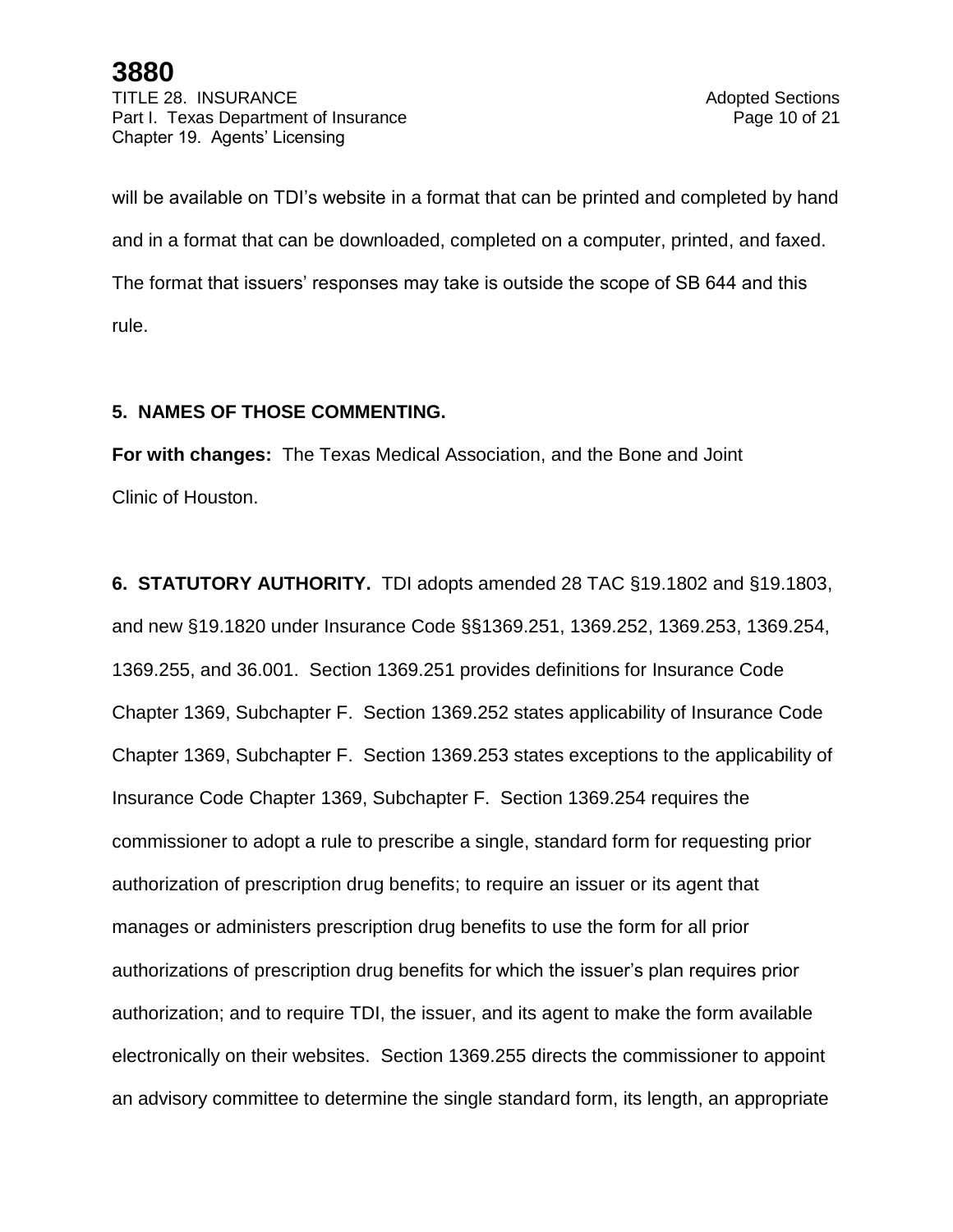TITLE 28. INSURANCE And Adopted Sections Part I. Texas Department of Insurance **Page 11 of 21** and 21 Chapter 19. Agents' Licensing

time and method for acknowledgement of receipt of the form, and the penalty to be imposed on an issuer or its agent for failure to acknowledge receipt of the form. Section 36.001 provides that the commissioner may adopt any rules necessary and appropriate to implement the powers and duties of TDI under the Insurance Code and other laws of Texas.

### **7. TEXT.**

### **SUBCHAPTER S. FORMS TO REQUEST PRIOR AUTHORIZATION**

### **DIVISION 1. Texas Standard Prior Authorization Request Forms.**

### **§19.1802. Exception.**

This subchapter does not apply to:

- (1) a health benefit plan that provides coverage:
	- (A) only for a specified disease or for another single benefit;
	- (B) only for accidental death or dismemberment;
	- (C) only for wages or payments to replace wages for a period

during which an employee is absent from work because of sickness or injury;

- (D) as a supplement to a liability insurance policy;
- (E) for credit insurance;
- (F) only for dental or vision care;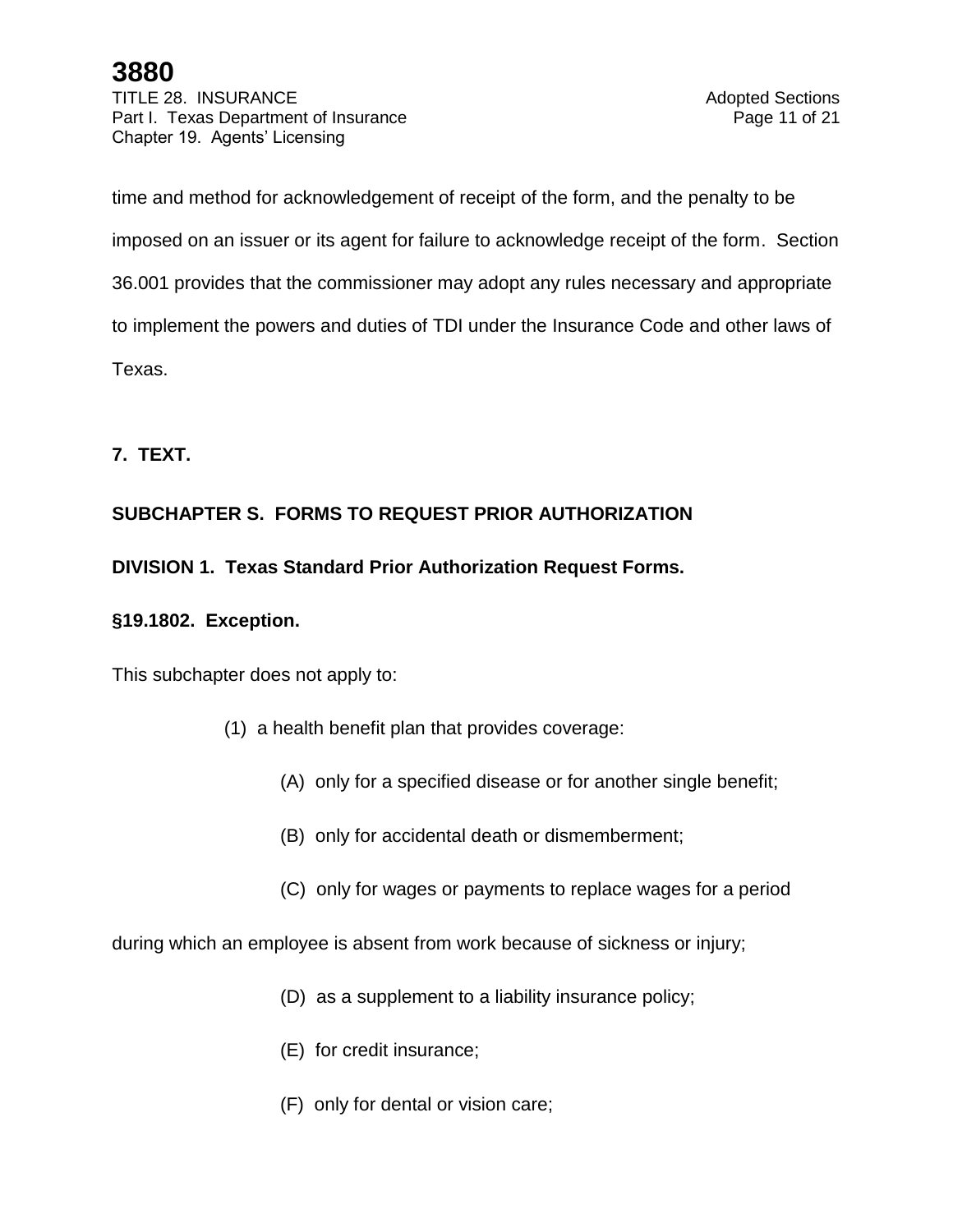TITLE 28. INSURANCE And Adopted Sections Part I. Texas Department of Insurance **Page 12 of 21** Page 12 of 21 Chapter 19. Agents' Licensing

- (G) only for hospital expenses; or
- (H) only for indemnity for hospital confinement;
- (2) a Medicare supplemental policy as defined by §1882, Social Security

Act (42 U.S.C. §1395ss);

(3) medical payment insurance coverage provided under a motor vehicle

insurance policy;

(4) a long-term care insurance policy, including a nursing home fixed

indemnity policy, unless the commissioner determines that the policy provides benefit

coverage so comprehensive that the policy is a health benefit plan as described by

§1217.002 or §1369.252; or

(5) a workers' compensation insurance policy.

### **§19.1803. Definitions.**

The following words and terms, when used in this subchapter, have the following meanings unless the context clearly indicates otherwise:

(1) BIN--Processor Identification Number.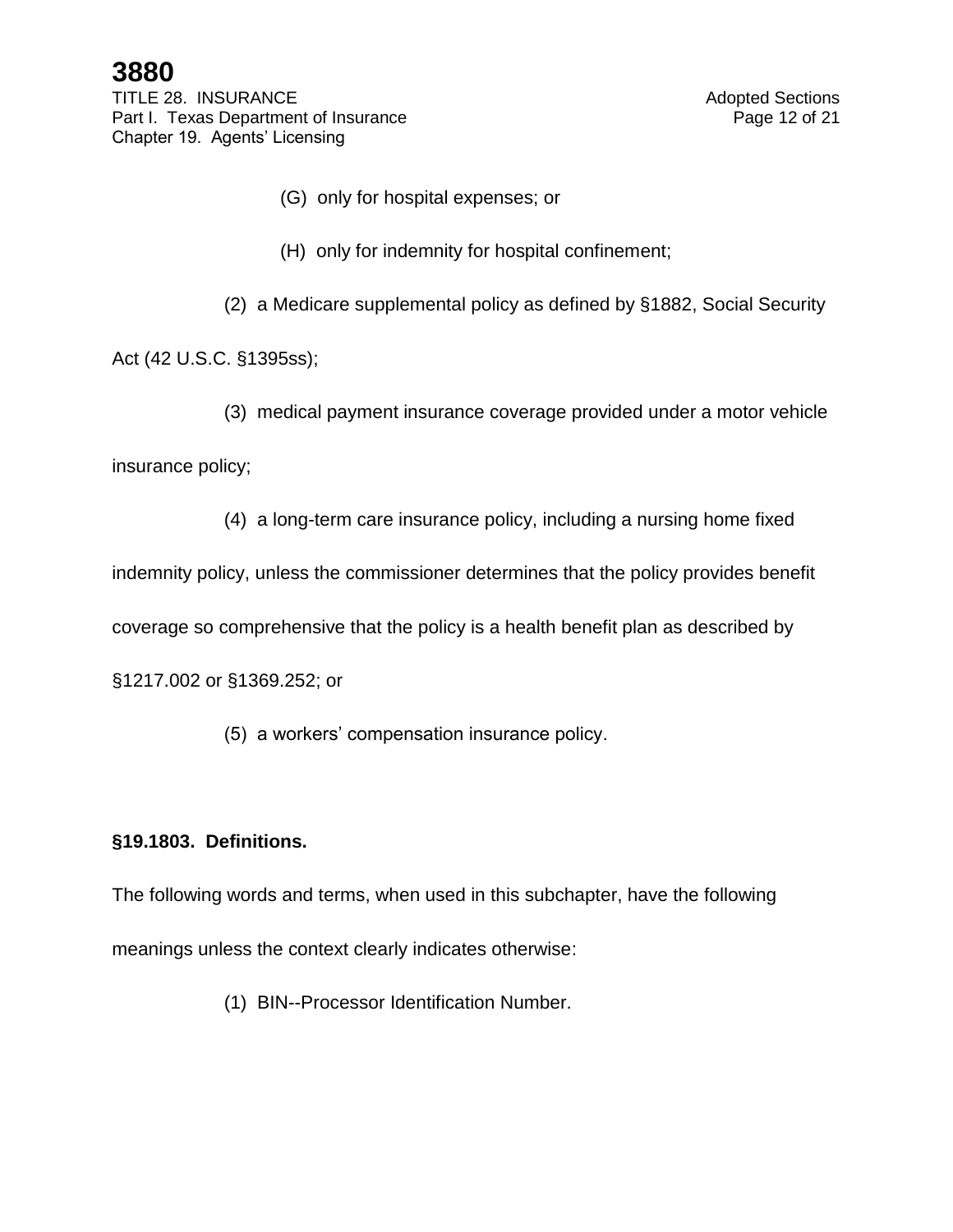(2) CDT--Current Dental Terminology code set maintained by the

American Dental Association.

(3) CPT--Current Procedural Terminology code set maintained by the

American Medical Association.

- (4) Department or TDI--Texas Department of Insurance.
- (5) Form--In Division 2 of this subchapter, the Texas Standard Prior

Authorization Request Form for Health Care Services. In Division 3 of this subchapter,

the Texas Standard Prior Authorization Request Form for Prescription Drug Benefits.

(6) HCPCS--Healthcare Common Procedure Coding System.

- (7) Health benefit plan--
	- (A) a plan that provides benefits for medical or surgical expenses

incurred as a result of a health condition, accident, or sickness, including an individual, group, blanket, or franchise insurance policy or insurance agreement, a group hospital service contract, or a small or large employer group contract or similar coverage document offered by a health benefit plan issuer.

(B) Health benefit plan also includes: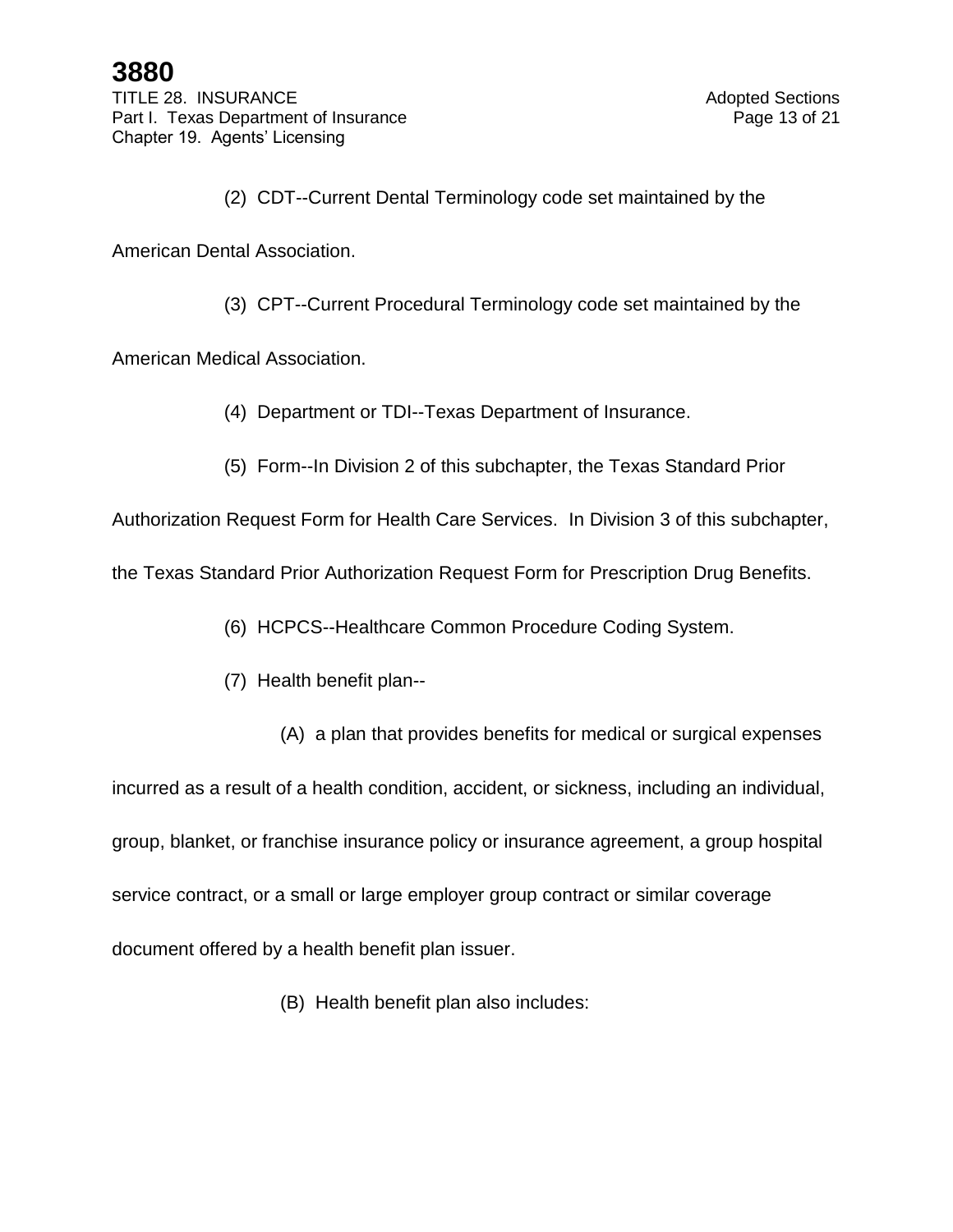TITLE 28. INSURANCE And Adopted Sections Part I. Texas Department of Insurance **Page 14 of 21** Page 14 of 21 Chapter 19. Agents' Licensing

(i) group health coverage made available by a school district

in accord with Education Code §22.004;

(ii) coverage under the child health program in Health and

Safety Code Chapter 62, or the health benefits plan for children in Health and Safety

Code Chapter 63;

(iii) a Medicaid managed care program operated under

Government Code Chapter 533, or a Medicaid program operated under Human

Resources Code Chapter 32;

(iv) a basic coverage plan under Insurance Code Chapter

1551;

(v) a basic plan under Insurance Code Chapter 1575;

(vi) a primary care coverage plan under Insurance Code

Chapter 1579; and

(vii) basic coverage under Insurance Code Chapter 1601.

(8) Health benefit plan issuer--An entity authorized under the Insurance

Code or another insurance law of this state that delivers or issues for delivery a health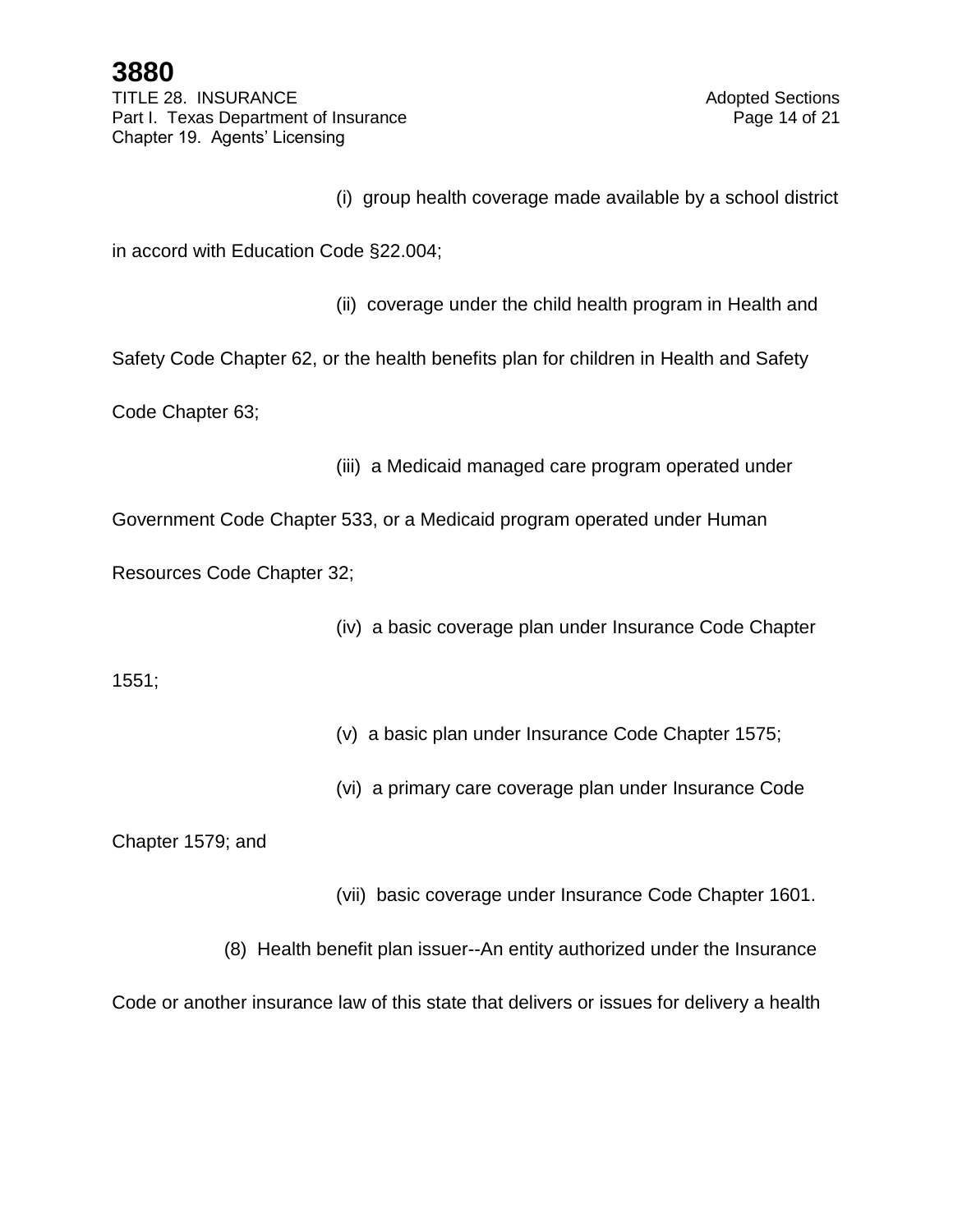TITLE 28. INSURANCE And Adopted Sections Part I. Texas Department of Insurance **Page 15 of 21** Page 15 of 21 Chapter 19. Agents' Licensing

benefit plan or other coverage described in Insurance Code §1217.002 or Insurance

Code §1369.252.

(9) Health care service--A service to diagnose, prevent, alleviate, cure, or

heal a human illness or injury that is provided by a physician or other health care

provider. The term includes medical or health care treatments, consultations,

procedures, drugs, supplies, imaging and diagnostic services, inpatient and outpatient

care, medical devices other than those included in the definition of prescription drugs in

Occupations Code §551.003, and durable medical equipment. The term does not

include prescription drugs or devices as defined by Occupations Code §551.003.

(10) ICD--International Classification of Diseases.

(11) Issuer--A health benefit plan issuer and the agent of a health benefit plan issuer that manages or administers the issuer's health care services or prescription drug benefits.

- (12) NDC--National Drug Code.
- (13) NPI number--A provider's or facility's National Provider Identifier.
- (14) PCN--Processor Control Number.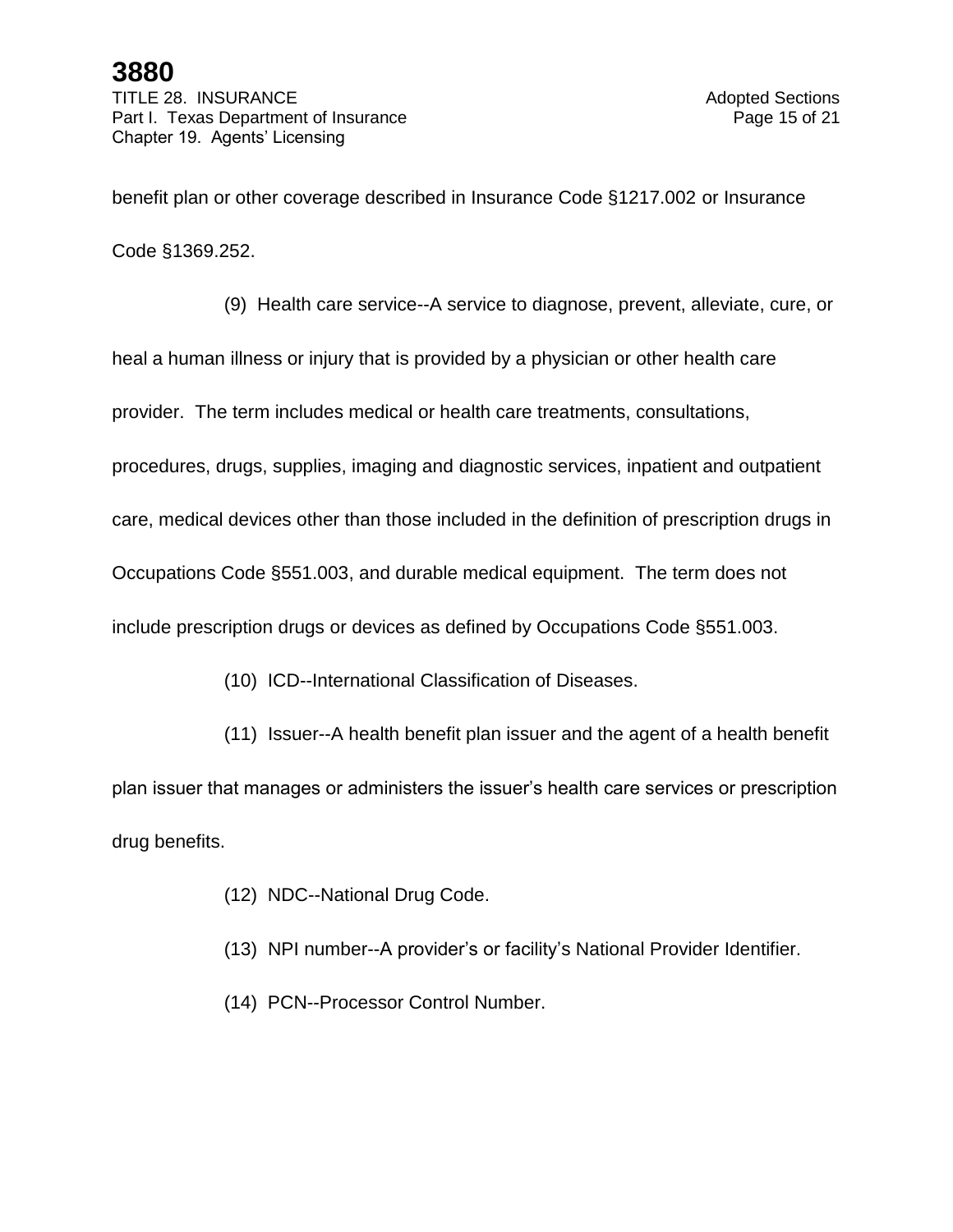(15) Prescription drug--Has the meaning assigned by Occupations Code

§551.003.

# **DIVISION 3. Texas Standard Prior Authorization Request Form**

### **for Prescription Drug Benefits.**

### **§19.1820. Prior Authorization Request Form for Prescription Drug Benefits,**

### **Required Acceptance, and Use.**

(a) Form requirements. The commissioner adopts by reference the Prior

Authorization Request Form for Prescription Drug Benefits form, to be accepted and used by an issuer in compliance with subsection (b) of this section. The form and its instruction sheet are on TDI's website at www.tdi.texas.gov/forms/form10.html; or the form and its instruction sheet can be requested by mail from the Texas Department of Insurance, Rate and Form Review Office, Mail Code 106-1E, P.O. Box 149104, Austin, Texas 78714-9104. The form must be reproduced without changes. The form provides space for the following information:

- (1) the name of the issuer or the issuer's agent that manages prescription drug benefits, telephone number, and facsimile (fax) number;
	- (2) the date the request is submitted;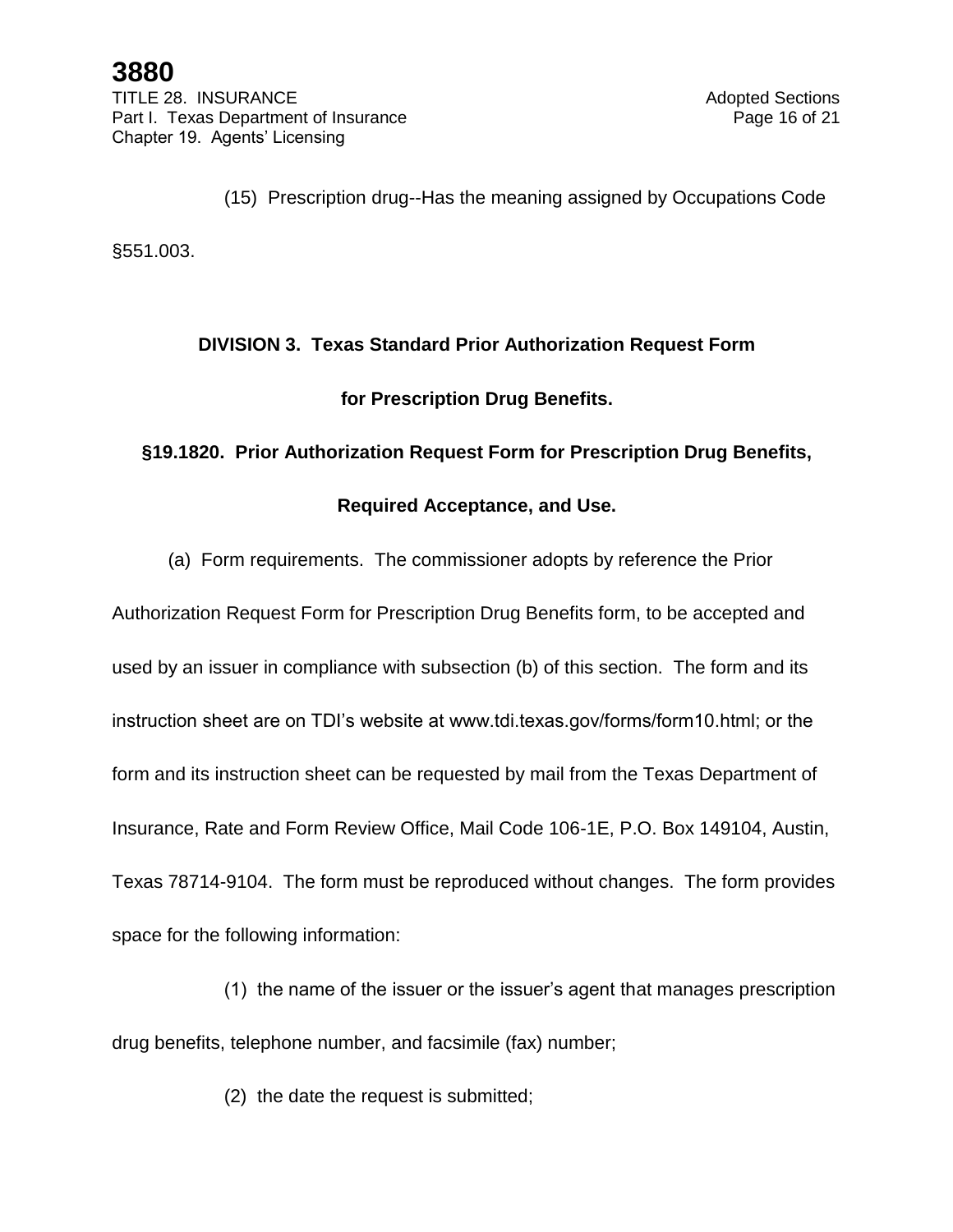TITLE 28. INSURANCE And Adopted Sections Part I. Texas Department of Insurance **Page 17 of 21** Page 17 of 21 Chapter 19. Agents' Licensing

(3) a place to request an expedited or urgent review if the prescribing

provider or the prescribing provider's designee certifies that applying the standard

review time frame may seriously jeopardize the life or health of the patient or the

patient's ability to regain maximum function;

(4) the patient's name, contact telephone number, date of birth, sex,

address, identifying insurance information, and, if available, BIN, PCN, and pharmacy ID

numbers;

(5) the prescribing provider's name, NPI number, specialty, telephone and

fax numbers, address, and contact person's name and telephone number;

- (6) for a prescription drug, its:
	- (A) name;
	- (B) strength;
	- (C) route of administration;
	- (D) quantity;
	- (E) number of days' supply;
	- (F) expected therapy duration; and
	- (G) whether the medication is: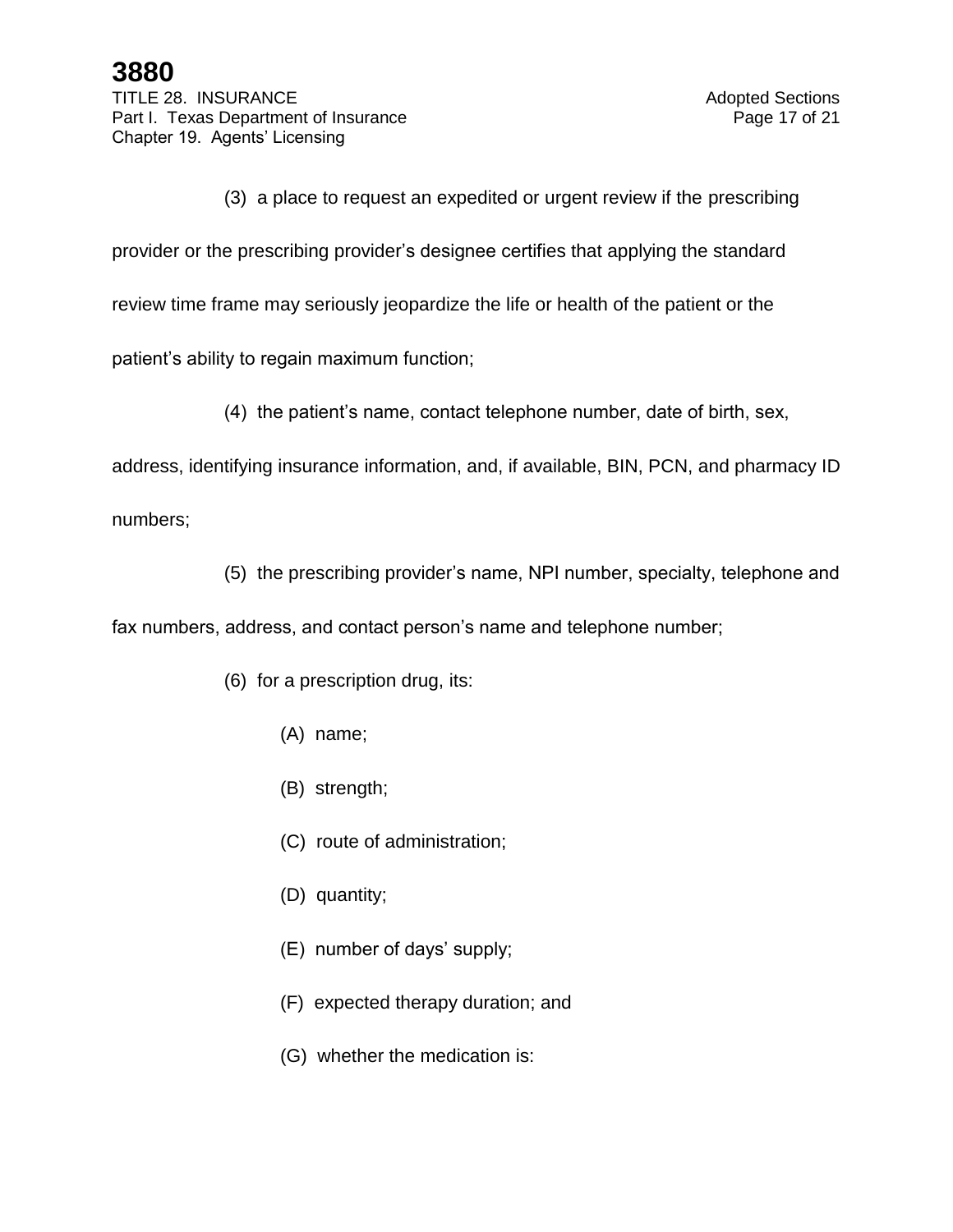TITLE 28. INSURANCE And Adopted Sections Part I. Texas Department of Insurance **Page 18 of 21** Page 18 of 21 Chapter 19. Agents' Licensing

- (i) a new therapy; or
- (ii) continuation of therapy, and if so, the approximate date

therapy was initiated;

(7) for a provider administered drug, the HCPCS code, NDC number, and

dose per administration;

(8) for a prescription compound drug, its name, ingredients, and each

ingredient's NDC number and quantity;

(9) for a prescription device, its name, expected duration of use, and if

applicable, its HCPCS code;

- (10) the patient's clinical information, including:
	- (A) diagnosis, ICD version number (if more than one version is

allowed by the U.S. Department of Health and Human Services), and ICD code;

(B) to the best of the prescribing provider's knowledge, the drugs

the patient has taken for this diagnosis, including:

- (i) drug name, strength, and frequency;
- (ii) the approximate dates or duration the drugs were taken;
- (iii) patient's response, reason for failure, or allergic reaction;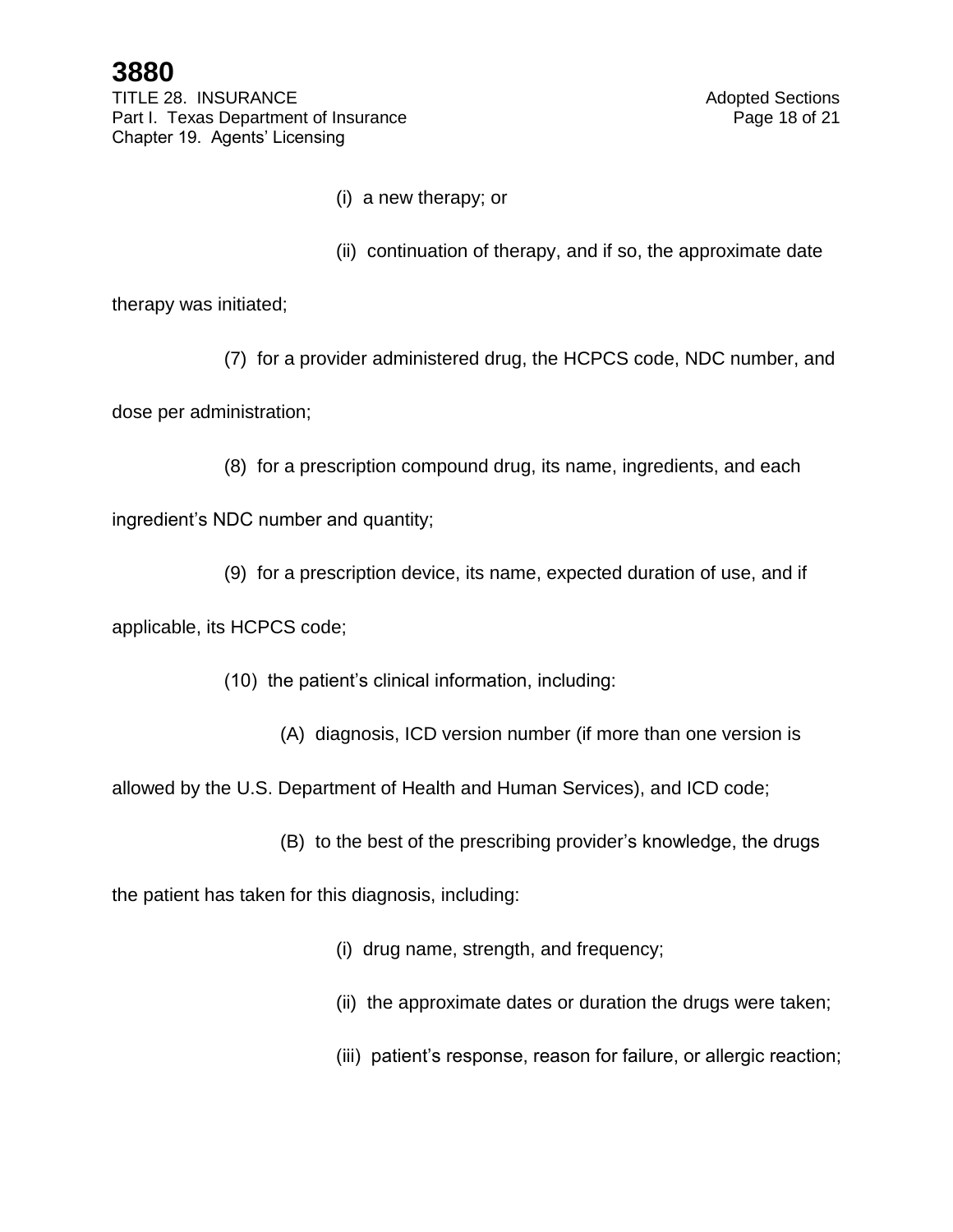TITLE 28. INSURANCE And Adopted Sections Part I. Texas Department of Insurance **Page 19 of 21** Page 19 of 21 Chapter 19. Agents' Licensing

- (C) the patient's drug allergies, if any; and
- (D) the patient's height and weight, if relevant;
- (11) a list of relevant lab tests, and their dates and values; and
- (12) a place for the prescribing provider to:
	- (A) include pertinent clinical information to justify requests for initial

or ongoing therapy, or increases in current dosage, strength, or frequency;

(B) explain any comorbid conditions and contraindications for

formulary drugs; or

(C) provide details regarding titration regimen or oncology staging,

if applicable.

(13) A prescribing provider may also attach supporting clinical

documentation (medical records, progress notes, lab reports, radiology studies, etc.).

(b) Acceptance and use of the form.

(1) If a prescribing provider submits the form to request prior authorization

of a prescription drug benefit for which the issuer's plan requires prior authorization, the

issuer must accept and use the form for that purpose. An issuer may also have on its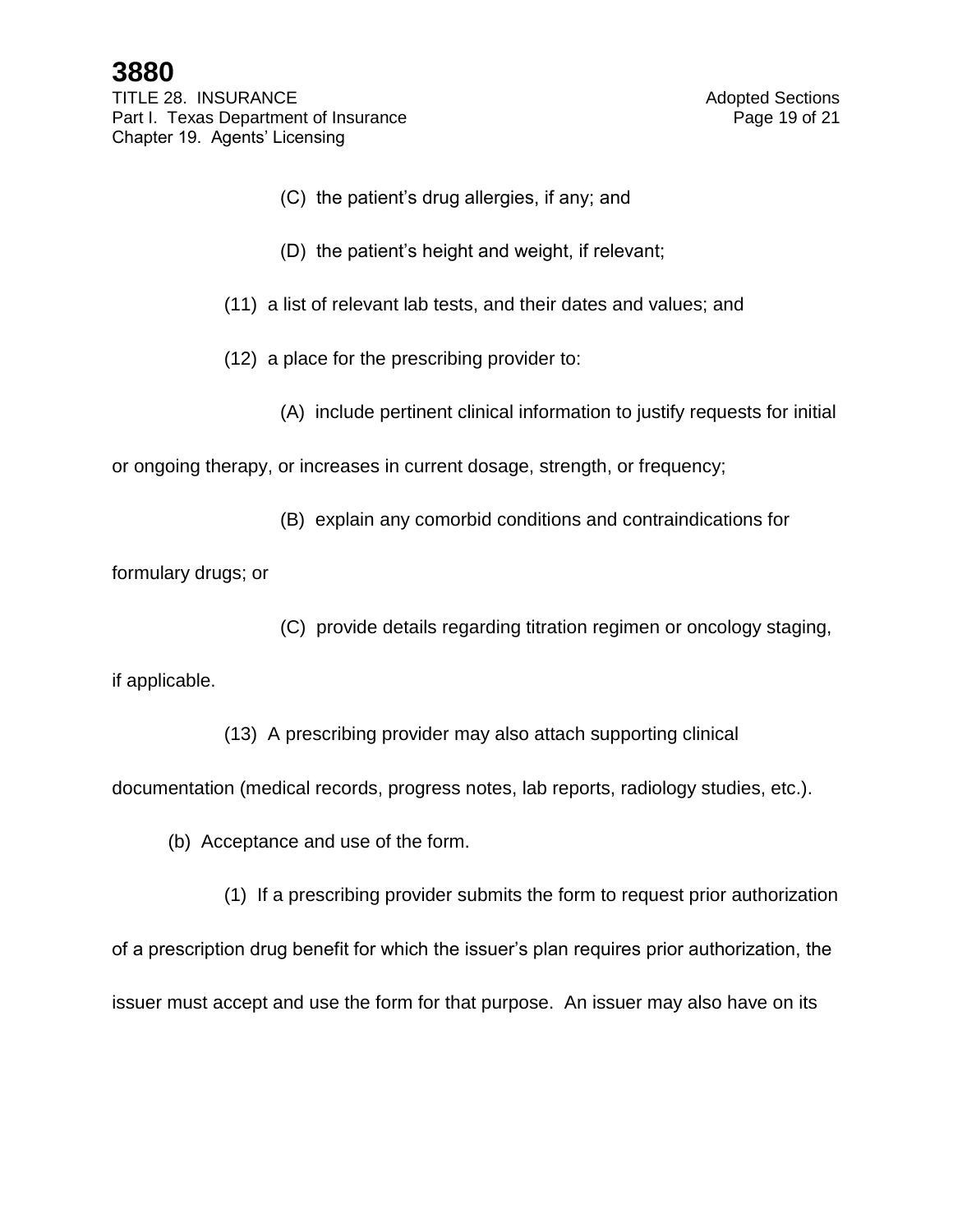TITLE 28. INSURANCE And Adopted Sections Part I. Texas Department of Insurance **Page 20 of 21** Page 20 of 21 Chapter 19. Agents' Licensing

website another electronic process a prescribing provider may use to request prior

authorization of a prescription drug benefit.

(2) This form may be used by a prescribing provider to request prior

authorization of:

- (A) a prescription drug;
- (B) a prescription device;
- (C) formulary exceptions;
- (D) quantity limit overrides; and
- (E) step-therapy requirement exceptions.
- (3) This form may not be used by a prescribing provider to:
	- (A) request an appeal;
	- (B) confirm eligibility;
	- (C) verify coverage;
	- (D) ask whether a prescription drug or device requires prior

### authorization; or

(E) request prior authorization of a health care service.